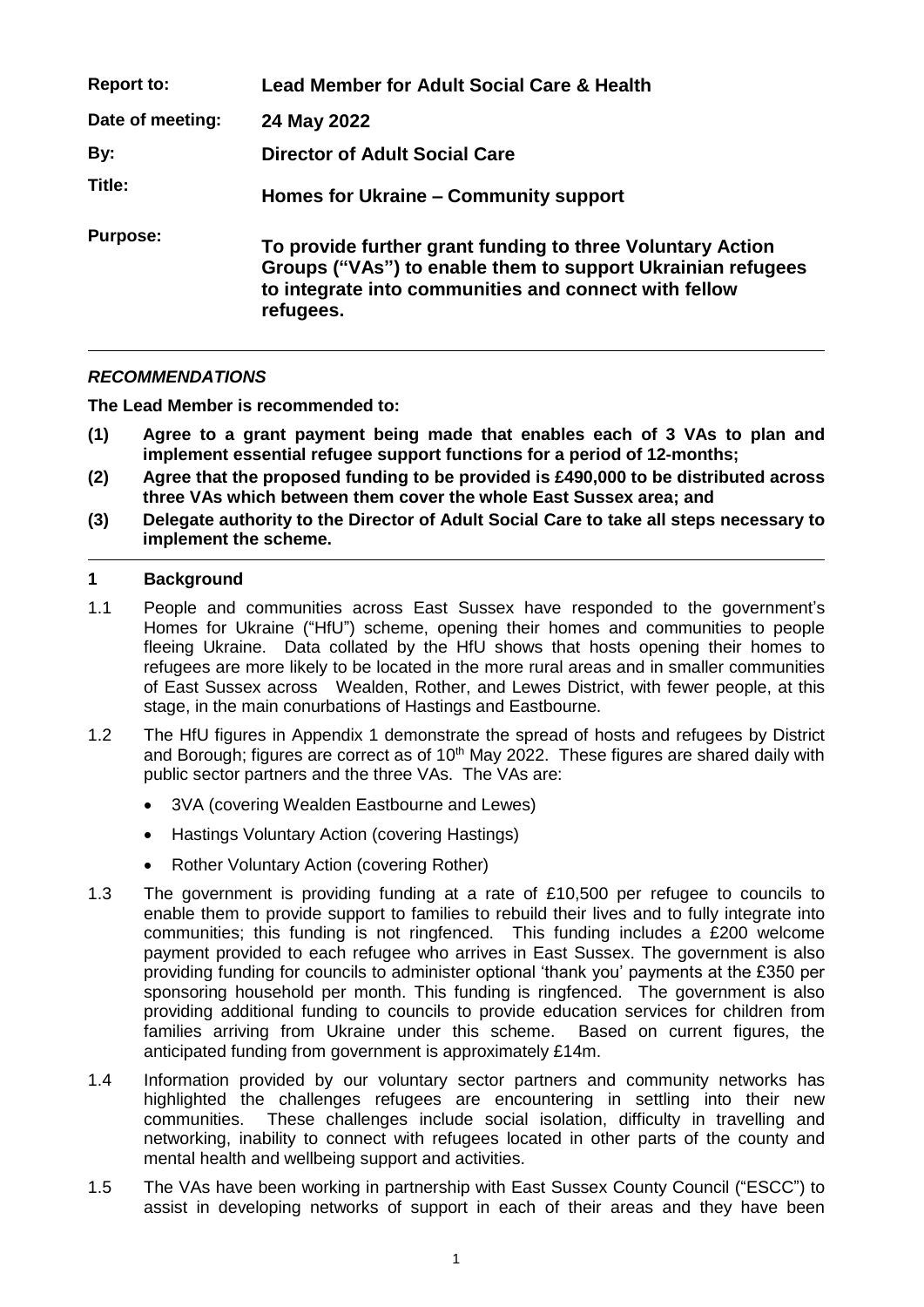distributing the £200 cash payments, referred to in paragraph 1.3, to refugees who have arrived through the Homes for Ukraine scheme.

1.6 Insight from the VAs has shown that people and communities have set up support for refugees in and around their communities and in many cases, this is being managed by local volunteers, with, in some cases, support from other local organisations and charities. The level of support required cannot be maintained without further resourcing, funding and the coordination of activities across the community, voluntary sector and statutory services.

## **2 Supporting information**

- 2.1 The VAs have significant experience in connecting local people, signposting to statutory and other services and building a supportive network for vulnerable groups. They are currently conducting several functions outside of their core business including distributing support payments and bus passes on behalf of the local councils across East Sussex. Their current capacity is stretched and resources have been diverted to this activity.
- 2.2 The ability to support and integrate refugees into their local communities will be crucial in maintaining host/refugee relationships and ensuring refugees have access to essential support services. This will aid refugees' transition to self-sufficiency and help to minimise community tensions.
- 2.3 Neither ESCC nor the district and borough councils have the capacity to support the level of local support and networking required over and above core services and this activity has historically been arranged by Voluntary, Community and Social Enterprises as they have the experience and capability to provide it.
- 2.4 The level and type of support and activities community groups and voluntary organisations are involved with are diverse and wide-ranging depending on the locality and local circumstances. However, feedback indicates these activities include transportation, social interaction, well-being activities and support with accessing services.

## 2.5 **Transportation**

- Providing transport, such as community transport, for refugees to access activities and services in other localities e.g., from rural areas to a main conurbation
- This can also include rail and bus services to access services, benefits, education and employment opportunities.

#### 2.6 **Social interaction**

- Organising meeting spaces for refugees, hosts, a community group or voluntary organisation to deliver an activity or service
- Connecting young people to each other and to activities to prevent social isolation.

# 2.7 **Well-being activities**

- Social, recreational, and wellbeing activities and materials for refugees as well as befriending services to help people connect with others from their home country
- Access to language courses and other educational activities.

#### 2.8 **Accessing services**

- Access to a local foodbank or food partnership activity, access to support for registering for universal credit, providing mental health, wellbeing, and trauma support
- Support associated with signposting, form filling, making appointments, interview preparation and CV writing.

## **3 Conclusion and recommendations**

3.1 The VAs can provide a range of support and integration functions to enable Ukrainian refugees to settle into communities across East Sussex. The VAs are prepared to conduct this activity provided appropriate resources and funding is available.